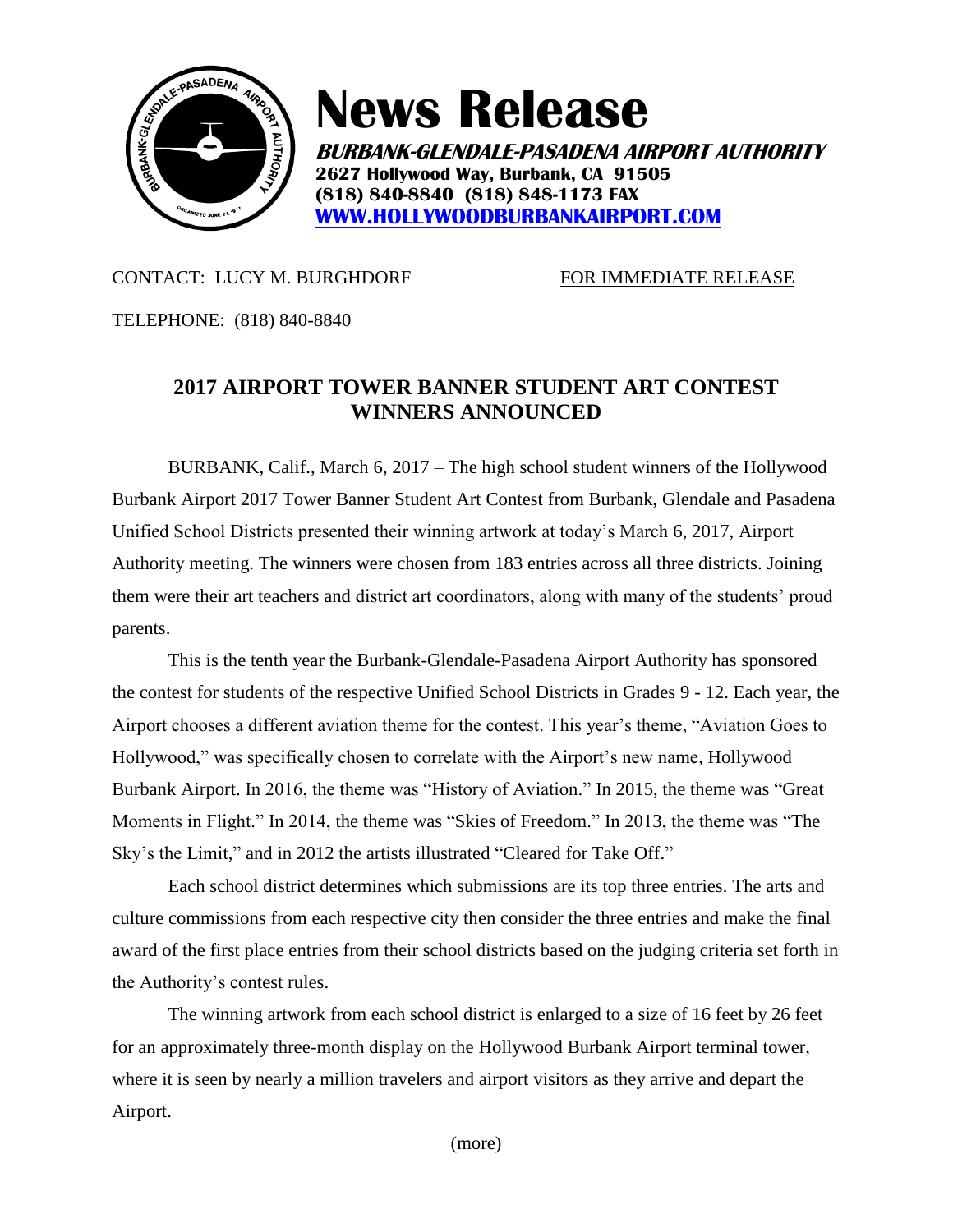## AIRPORT TOWER BANNER ART CONTEST 03/06/17 2-2-2-2-2

Since the contest's inception ten years ago, \$25,500 has been awarded to each school district in honor of the winning entries, with the stipulation that the award be used to help support and promote the districts' education programs for the arts. This year, each district will receive another \$3,000, bringing the total to \$28,500 for each school district.

The winning entries displayed on the tower are rotated among Burbank, Glendale and Pasadena. This year, Glendale Unified School District's winning banner, created by 11<sup>th</sup> grader Jennifer Bae from Crescenta Valley High School, will be the first to be displayed on the tower, beginning June 2017:



1 st Place: Jennifer Bae Crescenta Valley High School, Glendale Unified School District Instructor: Ricky Ngai

Pasadena Unified School District's winning banner, created by 11<sup>th</sup> grader Ixchél Cueto-González of Pasadena High School, will be displayed beginning January 2018:



1 st Place: Ixchél Cueto-González Pasadena High School, Pasadena Unified School District Instructor: Genely Chan

(more)